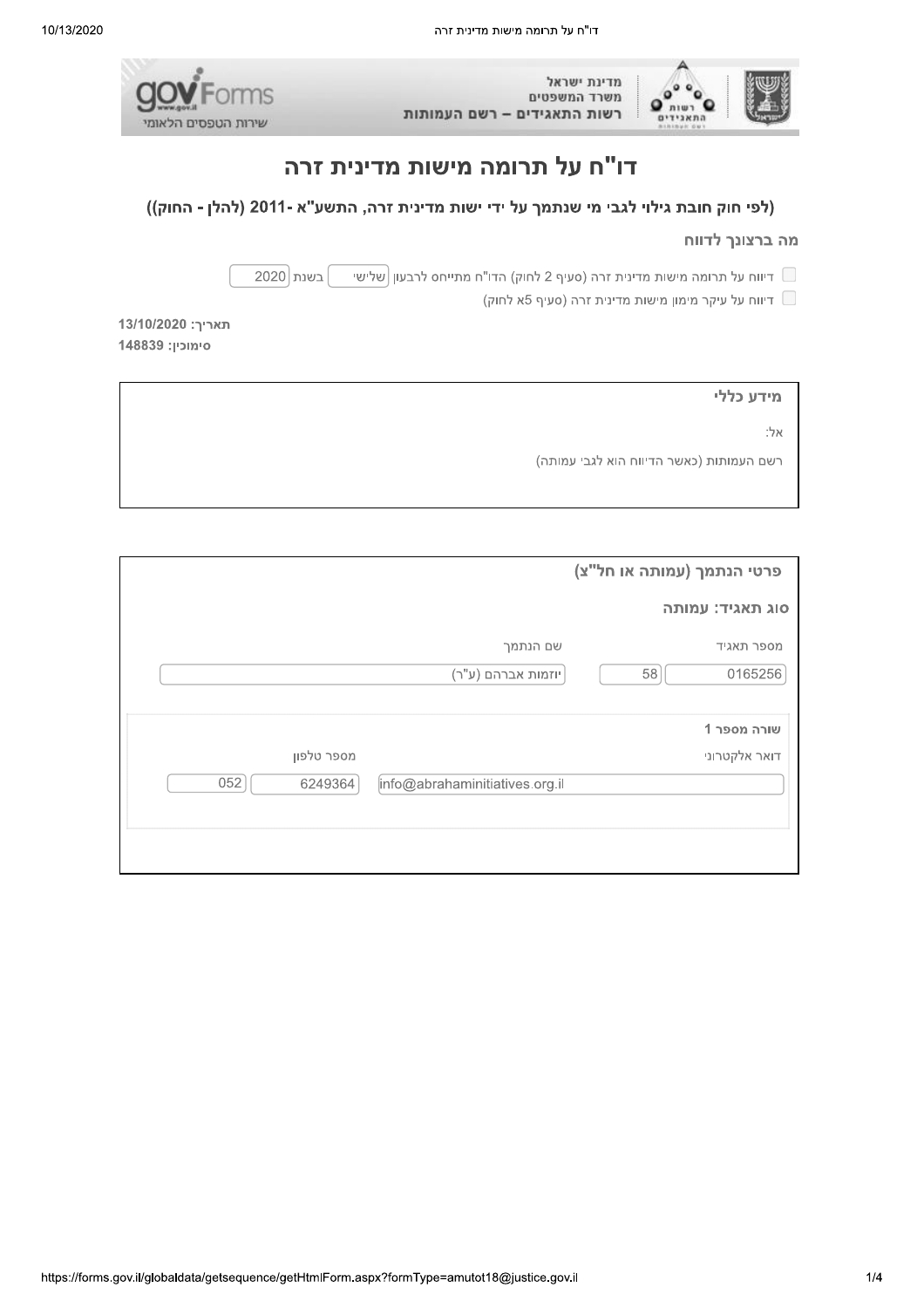



# דו"ח על תרומה מישות מדינית זרה

#### (לפי חוק חובת גילוי לגבי מי שנתמך על ידי ישות מדינית זרה, התשע"א -2011 (להלן - החוק))

| שורה מספר 1<br>שם הישות המדינית הזרה נותנת התרומה<br>שגרירות ארצות הברית<br>1980 – סוג הישות המדינית הזרה כמפורט בסעיף 36א(א) לחוק העמותות, התש"ם<br>ארגו, רשות או נציגות של מדינה זרה או של איחוד, ארגו או חבר של מדינות זרות<br>סכום התרומה בשקלים חדשים<br>שער ההמרה לפיו חושב סכום<br>התרומה בשקלים חדשים<br>סוג המטבע בו התקבלה<br>נכו ליום הדיווח<br>דולר ארה"ב<br>3.36<br>422 62.11<br>回<br>מטרות התרומה או ייעודה<br>התרומה יועדה למימון פרוייקט לימוד משותף<br>התנאים לתרומה לרבות התחייבויות שנת הנתמך לישות המדינית הזרה בנוגע לתרומה, בעל פה או בכתב, במישרי או<br>בעקיפי, אם יש כאלה<br>התרומה מיועדת למימון פרוייקט לימוד משותף כפי שאושר בתכנית העבודה של העמותה לשנת 2020<br>שורה מספר 2<br>שם הישות המדינית הזרה נותנת התרומה<br>מכו יחסי החוץ, משרד החוץ הגרמני<br>1980 – סוג הישות המדינית הזרה כמפורט בסעיף 36א(א) לחוק העמותות, התש"ם<br>ארגו, רשות או נציגות של מדינה זרה או של איחוד, ארגו או חבר של מדינות זרות<br>סכום התרומה בשקלים חדשים<br>שער ההמרה לפיו חושב סכום<br>נכו ליום הדיווח<br>התרומה בשקלים חדשים<br>סוג המטבע בו התקבלה<br>.95<br>3.96<br>1096<br>אירו<br>心<br>מטרות התרומה או ייעודה<br>התרומה יועדה למימון פרוייקט קהילות בטוחות<br>התנאים לתרומה לרבות התחייבויות שנת הנתמך לישות המדינית הזרה בנוגע לתרומה, בעל פה או בכתב, במישרי או<br>בעקיפי , אם יש כאלה<br>התרומה מיועדת למימון פרוייקט קהילות בטוחות כפי שאושר בתכנית העבודה של העמותה לשנת 2020 |  | פירוט תרומות מישות מדינית זרה שהתקבלו ברבעון שאליו מתייחס הדוח |   |
|-----------------------------------------------------------------------------------------------------------------------------------------------------------------------------------------------------------------------------------------------------------------------------------------------------------------------------------------------------------------------------------------------------------------------------------------------------------------------------------------------------------------------------------------------------------------------------------------------------------------------------------------------------------------------------------------------------------------------------------------------------------------------------------------------------------------------------------------------------------------------------------------------------------------------------------------------------------------------------------------------------------------------------------------------------------------------------------------------------------------------------------------------------------------------------------------------------------------------------------------------------------------------------------------------------------------------------------------------------------------------------------------------------|--|----------------------------------------------------------------|---|
|                                                                                                                                                                                                                                                                                                                                                                                                                                                                                                                                                                                                                                                                                                                                                                                                                                                                                                                                                                                                                                                                                                                                                                                                                                                                                                                                                                                                     |  |                                                                |   |
|                                                                                                                                                                                                                                                                                                                                                                                                                                                                                                                                                                                                                                                                                                                                                                                                                                                                                                                                                                                                                                                                                                                                                                                                                                                                                                                                                                                                     |  |                                                                |   |
|                                                                                                                                                                                                                                                                                                                                                                                                                                                                                                                                                                                                                                                                                                                                                                                                                                                                                                                                                                                                                                                                                                                                                                                                                                                                                                                                                                                                     |  |                                                                |   |
|                                                                                                                                                                                                                                                                                                                                                                                                                                                                                                                                                                                                                                                                                                                                                                                                                                                                                                                                                                                                                                                                                                                                                                                                                                                                                                                                                                                                     |  |                                                                |   |
|                                                                                                                                                                                                                                                                                                                                                                                                                                                                                                                                                                                                                                                                                                                                                                                                                                                                                                                                                                                                                                                                                                                                                                                                                                                                                                                                                                                                     |  |                                                                |   |
|                                                                                                                                                                                                                                                                                                                                                                                                                                                                                                                                                                                                                                                                                                                                                                                                                                                                                                                                                                                                                                                                                                                                                                                                                                                                                                                                                                                                     |  |                                                                |   |
|                                                                                                                                                                                                                                                                                                                                                                                                                                                                                                                                                                                                                                                                                                                                                                                                                                                                                                                                                                                                                                                                                                                                                                                                                                                                                                                                                                                                     |  |                                                                | 凹 |
|                                                                                                                                                                                                                                                                                                                                                                                                                                                                                                                                                                                                                                                                                                                                                                                                                                                                                                                                                                                                                                                                                                                                                                                                                                                                                                                                                                                                     |  |                                                                |   |
|                                                                                                                                                                                                                                                                                                                                                                                                                                                                                                                                                                                                                                                                                                                                                                                                                                                                                                                                                                                                                                                                                                                                                                                                                                                                                                                                                                                                     |  |                                                                |   |
|                                                                                                                                                                                                                                                                                                                                                                                                                                                                                                                                                                                                                                                                                                                                                                                                                                                                                                                                                                                                                                                                                                                                                                                                                                                                                                                                                                                                     |  |                                                                |   |
|                                                                                                                                                                                                                                                                                                                                                                                                                                                                                                                                                                                                                                                                                                                                                                                                                                                                                                                                                                                                                                                                                                                                                                                                                                                                                                                                                                                                     |  |                                                                |   |
|                                                                                                                                                                                                                                                                                                                                                                                                                                                                                                                                                                                                                                                                                                                                                                                                                                                                                                                                                                                                                                                                                                                                                                                                                                                                                                                                                                                                     |  |                                                                |   |
|                                                                                                                                                                                                                                                                                                                                                                                                                                                                                                                                                                                                                                                                                                                                                                                                                                                                                                                                                                                                                                                                                                                                                                                                                                                                                                                                                                                                     |  |                                                                |   |
|                                                                                                                                                                                                                                                                                                                                                                                                                                                                                                                                                                                                                                                                                                                                                                                                                                                                                                                                                                                                                                                                                                                                                                                                                                                                                                                                                                                                     |  |                                                                |   |
|                                                                                                                                                                                                                                                                                                                                                                                                                                                                                                                                                                                                                                                                                                                                                                                                                                                                                                                                                                                                                                                                                                                                                                                                                                                                                                                                                                                                     |  |                                                                |   |
|                                                                                                                                                                                                                                                                                                                                                                                                                                                                                                                                                                                                                                                                                                                                                                                                                                                                                                                                                                                                                                                                                                                                                                                                                                                                                                                                                                                                     |  |                                                                | 凹 |
|                                                                                                                                                                                                                                                                                                                                                                                                                                                                                                                                                                                                                                                                                                                                                                                                                                                                                                                                                                                                                                                                                                                                                                                                                                                                                                                                                                                                     |  |                                                                |   |
|                                                                                                                                                                                                                                                                                                                                                                                                                                                                                                                                                                                                                                                                                                                                                                                                                                                                                                                                                                                                                                                                                                                                                                                                                                                                                                                                                                                                     |  |                                                                |   |
|                                                                                                                                                                                                                                                                                                                                                                                                                                                                                                                                                                                                                                                                                                                                                                                                                                                                                                                                                                                                                                                                                                                                                                                                                                                                                                                                                                                                     |  |                                                                |   |
|                                                                                                                                                                                                                                                                                                                                                                                                                                                                                                                                                                                                                                                                                                                                                                                                                                                                                                                                                                                                                                                                                                                                                                                                                                                                                                                                                                                                     |  |                                                                |   |
|                                                                                                                                                                                                                                                                                                                                                                                                                                                                                                                                                                                                                                                                                                                                                                                                                                                                                                                                                                                                                                                                                                                                                                                                                                                                                                                                                                                                     |  |                                                                |   |
|                                                                                                                                                                                                                                                                                                                                                                                                                                                                                                                                                                                                                                                                                                                                                                                                                                                                                                                                                                                                                                                                                                                                                                                                                                                                                                                                                                                                     |  |                                                                |   |
|                                                                                                                                                                                                                                                                                                                                                                                                                                                                                                                                                                                                                                                                                                                                                                                                                                                                                                                                                                                                                                                                                                                                                                                                                                                                                                                                                                                                     |  |                                                                |   |
|                                                                                                                                                                                                                                                                                                                                                                                                                                                                                                                                                                                                                                                                                                                                                                                                                                                                                                                                                                                                                                                                                                                                                                                                                                                                                                                                                                                                     |  |                                                                |   |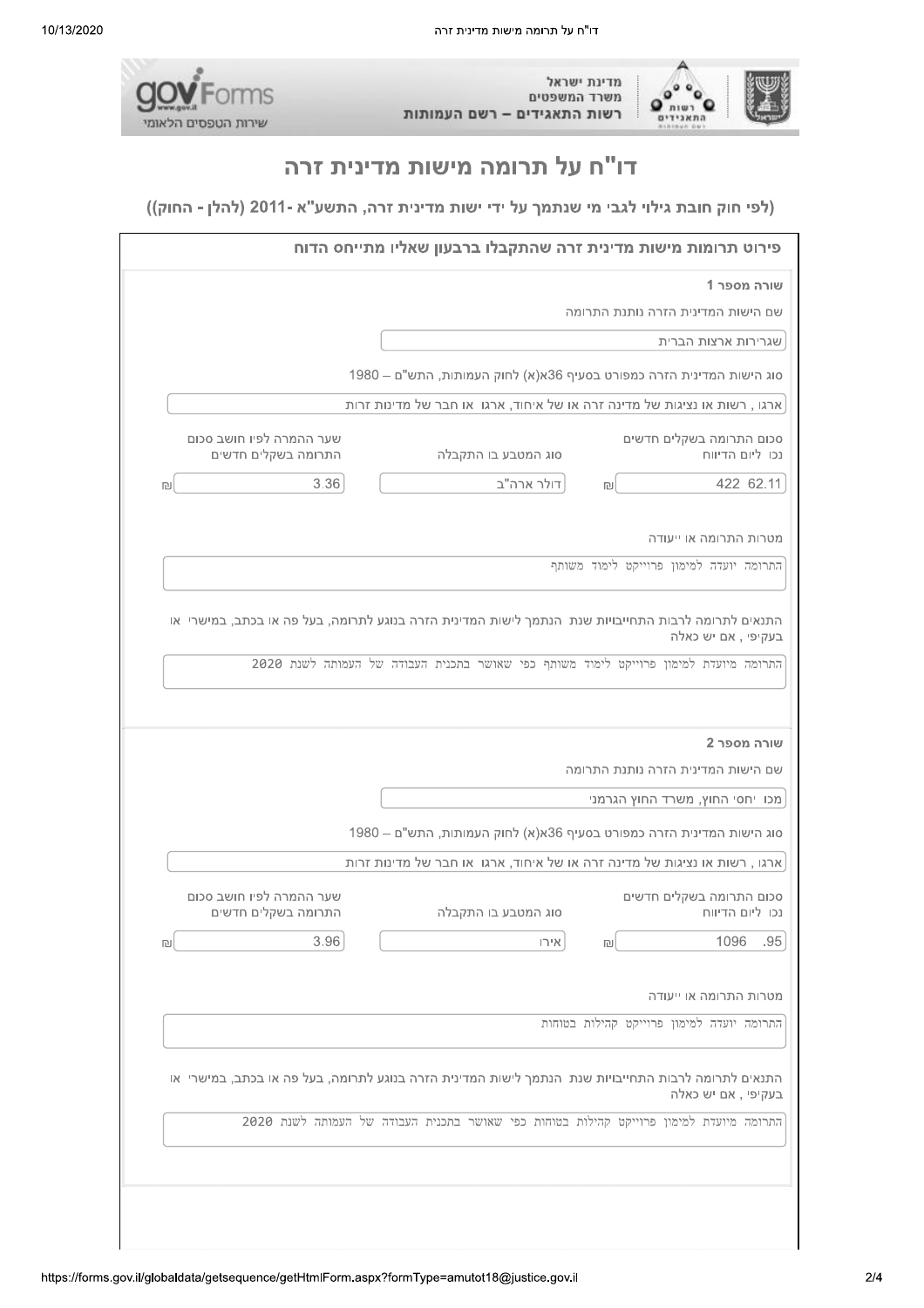| שורה מספר 3                                                                                                                                                                                                            |                                                 |
|------------------------------------------------------------------------------------------------------------------------------------------------------------------------------------------------------------------------|-------------------------------------------------|
| שם הישות המדינית הזרה נותנת התרומה                                                                                                                                                                                     |                                                 |
| מכון יחסי החוץ, משרד החוץ הגרמני                                                                                                                                                                                       |                                                 |
| 1980 – סוג הישות המדינית הזרה כמפורט בסעיף 36א(א) לחוק העמותות, התש"ם                                                                                                                                                  |                                                 |
| ארגון, רשות או ניגות של מדינה זרה או של איחוד, ארגון או חבר של מדינות זרות                                                                                                                                             |                                                 |
| סכום התרומה בשקלים חדשים<br>סוג המטבע בו התקבלה<br>נכון ליום הדיווח                                                                                                                                                    | שער ההמרה לפיו חושב סכום<br>התרומה בשקלים חדשים |
| 171176.20<br>אירו<br>回                                                                                                                                                                                                 | 4.03                                            |
| התרומה יועדה למימון פרוייקט קהילות בטוחות                                                                                                                                                                              |                                                 |
| התנאים לתרומה לרבות התחייבויות שנתן הנתמך לישות המדינית הזרה בנוגע לתרומה, בעל פה או בכתב, במישרין או<br>בעקיפין, אם יש כאלה<br>התרומה מיועדת למימון פרוייקט קהילות בטוחות כפי שאושר בתכנית העבודה של העמותה לשנת 2020 |                                                 |
|                                                                                                                                                                                                                        |                                                 |
| *תרומה שהתקבלה במטבע חוץ, סכומה יצויין בשקלים חדשים לפי שער ההמרה ביום הדיווח ומעוגל ל-2 ספרות<br>אחרי הנקודה העשרונית<br>האם לנתמך (עמותה או חל") יש/אין אתר אינטרנט כן<br>כתובת אתר האינטרנט                         |                                                 |